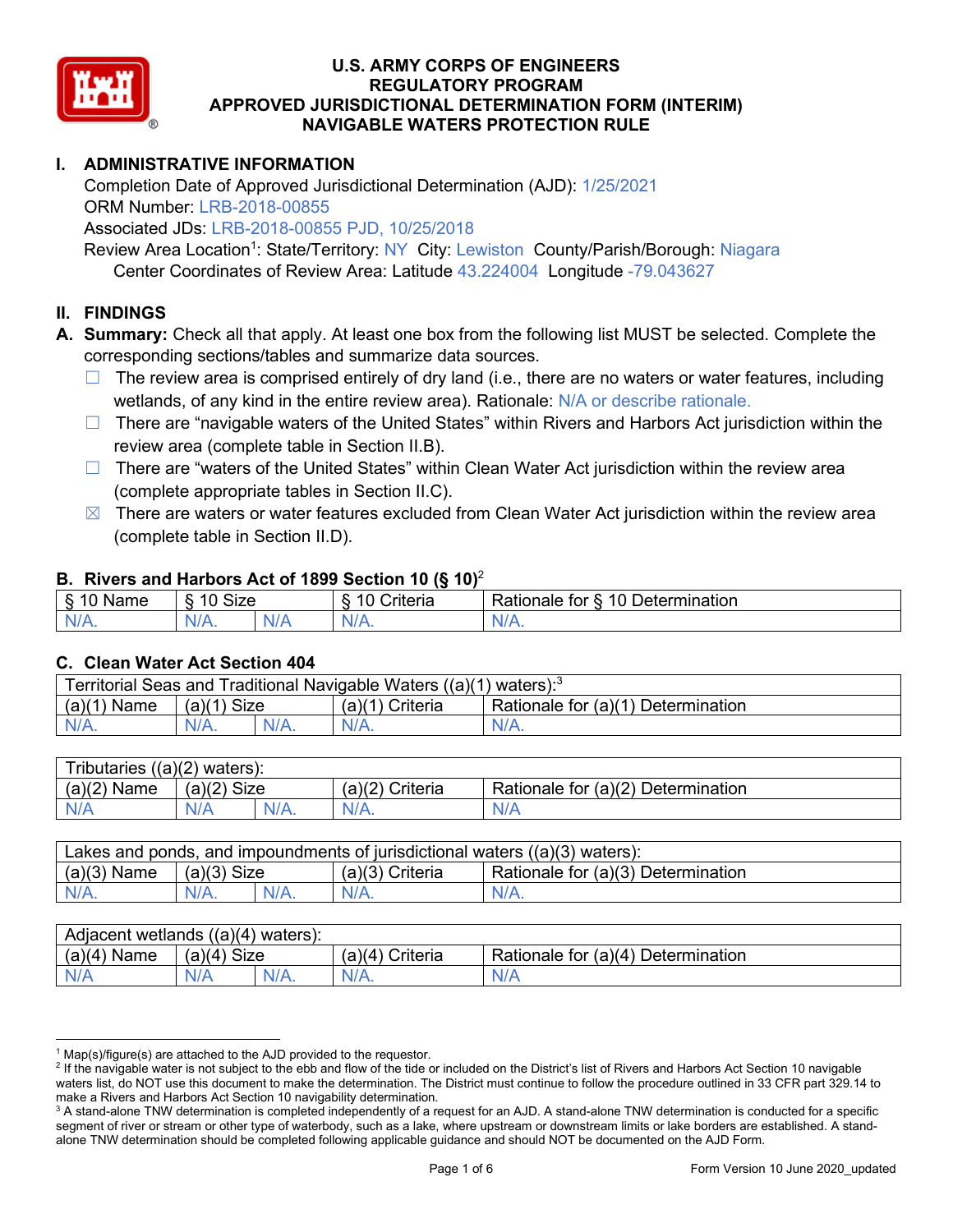

# **D. Excluded Waters or Features**

| Excluded waters $((b)(1) - (b)(12))$ : <sup>4</sup> |                       |                  |                                    |                                                                                                                                                                                                                                                                                                                                                                                                                                                                                                                                                                                                                                                                                                                                                                                                                                                                                                                                                                                                                                                          |  |
|-----------------------------------------------------|-----------------------|------------------|------------------------------------|----------------------------------------------------------------------------------------------------------------------------------------------------------------------------------------------------------------------------------------------------------------------------------------------------------------------------------------------------------------------------------------------------------------------------------------------------------------------------------------------------------------------------------------------------------------------------------------------------------------------------------------------------------------------------------------------------------------------------------------------------------------------------------------------------------------------------------------------------------------------------------------------------------------------------------------------------------------------------------------------------------------------------------------------------------|--|
| <b>Exclusion Name</b>                               | <b>Exclusion Size</b> |                  | Exclusion <sup>5</sup>             | <b>Rationale for Exclusion Determination</b>                                                                                                                                                                                                                                                                                                                                                                                                                                                                                                                                                                                                                                                                                                                                                                                                                                                                                                                                                                                                             |  |
| <b>Wetland A</b>                                    | 0.405                 | $\text{acre}(s)$ | $(b)(1)$ Non-<br>adjacent wetland. | The delineation indicated no drainages or<br>tributaries are within the vicinity of Wetland A.<br>The wetland is a shallow surface concave<br>depression that collects water and holds it long<br>enough to provide wetland characteristics but do<br>not drain to any $(a)(1)-(a)(3)$ waters, the nearest<br>being approximately 1,500 feet distance from the<br>wetland. Photos and aerial imagery included<br>within the delineation report show no natural or<br>artificial barrier between this wetland and the<br>Niagara River, nor were any observed during the<br>site visit. The NRCS/USDA Web Soil Survey<br>"Flood Frequency Class" rating is "none" which<br>means flooding is not probable. The chance of<br>flooding is nearly 0 percent in any year. All<br>resources reviewed support the determination<br>that Wetland A does not directly abut any a(1)-<br>$a(3)$ waters, is not separated from any $a(1)$ - $a(3)$<br>waters by a natural or man-made feature and is<br>not inundated by any a(1)-a(3) waters in a typical<br>year. |  |
| <b>Wetland D</b>                                    | 0.19                  | $\text{acre}(s)$ | $(b)(1)$ Non-<br>adjacent wetland. | The delineation indicated no drainages or<br>tributaries are within the vicinity of Wetland D.<br>The wetland is a shallow surface concave<br>depression that collects water and holds it long<br>enough to provide wetland characteristics but do<br>not drain to any $(a)(1)-(a)(3)$ waters, the nearest<br>being approximately 1,500 feet distance from the<br>wetland. Photos and aerial imagery included<br>within the delineation report show no natural or<br>artificial barrier between this wetland and the<br>Niagara River, nor were any observed during the<br>site visit. The NRCS/USDA Web Soil Survey<br>"Flood Frequency Class" rating is "none" which<br>means flooding is not probable. The chance of<br>flooding is nearly 0 percent in any year. All<br>resources reviewed support the determination<br>that Wetland D does not directly abut any a(1)-<br>$a(3)$ waters, is not separated from any $a(1)$ - $a(3)$<br>waters by a natural or man-made feature and is<br>not inundated by any $a(1)$ - $a(3)$ waters in a typical    |  |

<sup>4</sup> Some excluded waters, such as (b)(2) and (b)(4), may not be specifically identified on the AJD form unless a requestor specifically asks a Corps district to do so. Corps districts may, in case-by-case instances, choose to identify some or all of these waters within the review area.

 $5$  Because of the broad nature of the (b)(1) exclusion and in an effort to collect data on specific types of waters that would be covered by the (b)(1) exclusion, four sub-categories of (b)(1) exclusions were administratively created for the purposes of the AJD Form. These four sub-categories are not new exclusions, but are simply administrative distinctions and remain (b)(1) exclusions as defined by the NWPR.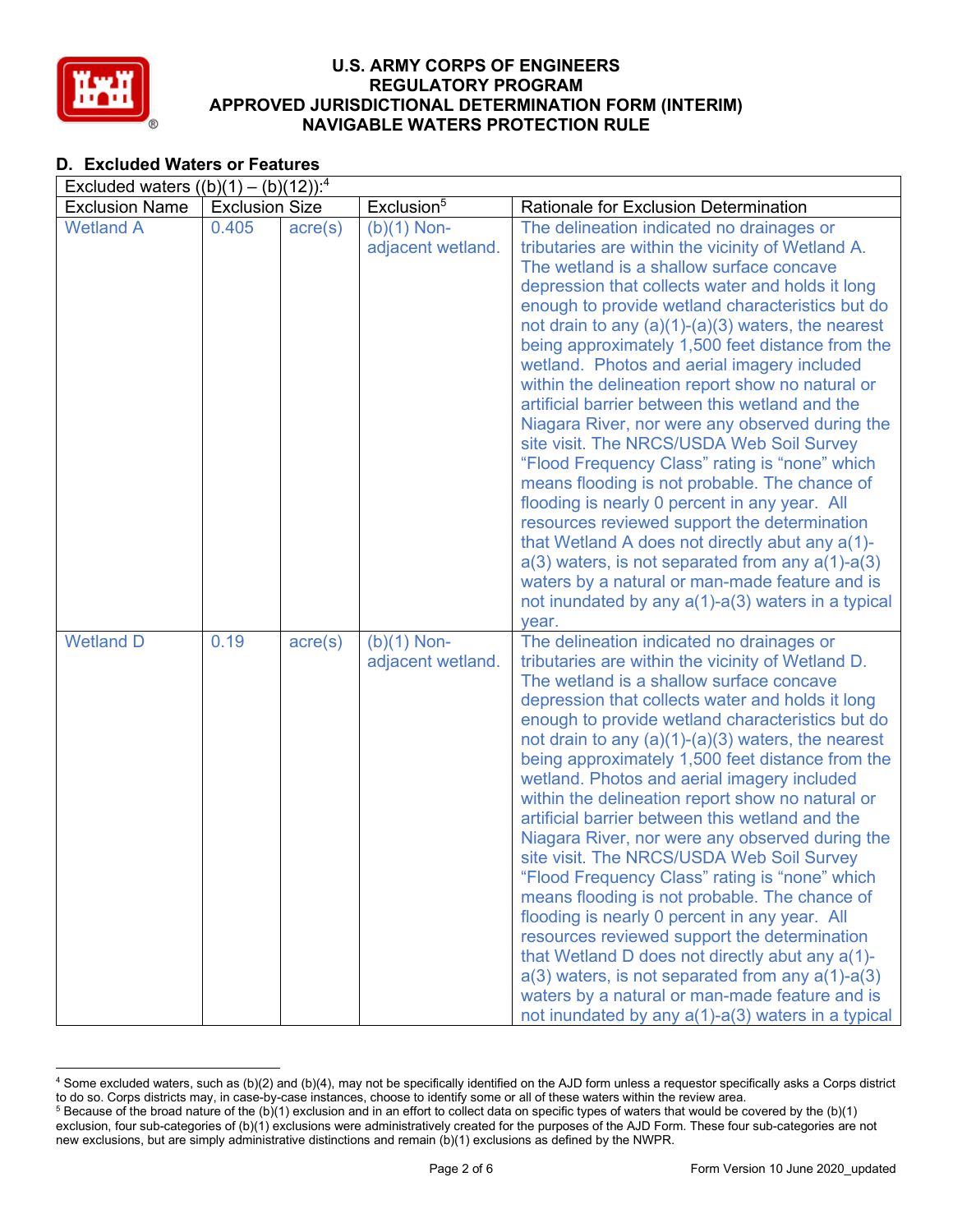

| Excluded waters $((b)(1) - (b)(12))$ : <sup>4</sup> |                       |                  |                                    |                                                                                                                                                                                                                                                                                                                                                                                                                                                                                                                                                                                                                                                                                                                                                                                                                                                                                                                                                                                                                                                                |
|-----------------------------------------------------|-----------------------|------------------|------------------------------------|----------------------------------------------------------------------------------------------------------------------------------------------------------------------------------------------------------------------------------------------------------------------------------------------------------------------------------------------------------------------------------------------------------------------------------------------------------------------------------------------------------------------------------------------------------------------------------------------------------------------------------------------------------------------------------------------------------------------------------------------------------------------------------------------------------------------------------------------------------------------------------------------------------------------------------------------------------------------------------------------------------------------------------------------------------------|
| <b>Exclusion Name</b>                               | <b>Exclusion Size</b> |                  | Exclusion <sup>5</sup>             | Rationale for Exclusion Determination                                                                                                                                                                                                                                                                                                                                                                                                                                                                                                                                                                                                                                                                                                                                                                                                                                                                                                                                                                                                                          |
|                                                     |                       |                  |                                    | year.                                                                                                                                                                                                                                                                                                                                                                                                                                                                                                                                                                                                                                                                                                                                                                                                                                                                                                                                                                                                                                                          |
| <b>Wetland E</b>                                    | 0.071                 | $\text{acre}(s)$ | $(b)(1)$ Non-<br>adjacent wetland. | The delineation indicated no drainages or<br>tributaries are within the vicinity of Wetland E.<br>The wetland is a shallow surface concave<br>depression that collects water and holds it long<br>enough to provide wetland characteristics but do<br>not drain to any $(a)(1)-(a)(3)$ waters, the nearest<br>being approximately 1,500 feet distance from the<br>wetland. Photos and aerial imagery included<br>within the delineation report show no natural or<br>artificial barrier between this wetland and the<br>Niagara River, nor were any observed during the<br>site visit. The NRCS/USDA Web Soil Survey<br>"Flood Frequency Class" rating is "none" which<br>means flooding is not probable. The chance of<br>flooding is nearly 0 percent in any year. All<br>resources reviewed support the determination<br>that Wetland E does not directly abut any a(1)-<br>$a(3)$ waters, is not separated from any $a(1)$ - $a(3)$<br>waters by a natural or man-made feature and is<br>not inundated by any $a(1)$ - $a(3)$ waters in a typical<br>year. |
| <b>Wetland F</b>                                    | 0.1                   | $\text{acre}(s)$ | $(b)(1)$ Non-<br>adjacent wetland. | The delineation indicated no drainages or<br>tributaries are within the vicinity of Wetland F.<br>The wetland is a shallow surface concave<br>depression that collects water and holds it long<br>enough to provide wetland characteristics but do<br>not drain to any $(a)(1)-(a)(3)$ waters, the nearest<br>being approximately 1,500 feet distance from the<br>wetland. Photos and aerial imagery included<br>within the delineation report show no natural or<br>artificial barrier between this wetland and the<br>Niagara River, nor were any observed during the<br>site visit. The NRCS/USDA Web Soil Survey<br>"Flood Frequency Class" rating is "none" which<br>means flooding is not probable. The chance of<br>flooding is nearly 0 percent in any year. All<br>resources reviewed support the determination<br>that Wetland F does not directly abut any a(1)-<br>$a(3)$ waters, is not separated from any $a(1)$ - $a(3)$<br>waters by a natural or man-made feature and is<br>not inundated by any a(1)-a(3) waters in a typical<br>year.       |
| <b>Wetland G</b>                                    | 0.21                  | $\text{acre}(s)$ | $(b)(1)$ Non-<br>adjacent wetland. | The delineation indicated no drainages or<br>tributaries are within the vicinity of Wetland G.                                                                                                                                                                                                                                                                                                                                                                                                                                                                                                                                                                                                                                                                                                                                                                                                                                                                                                                                                                 |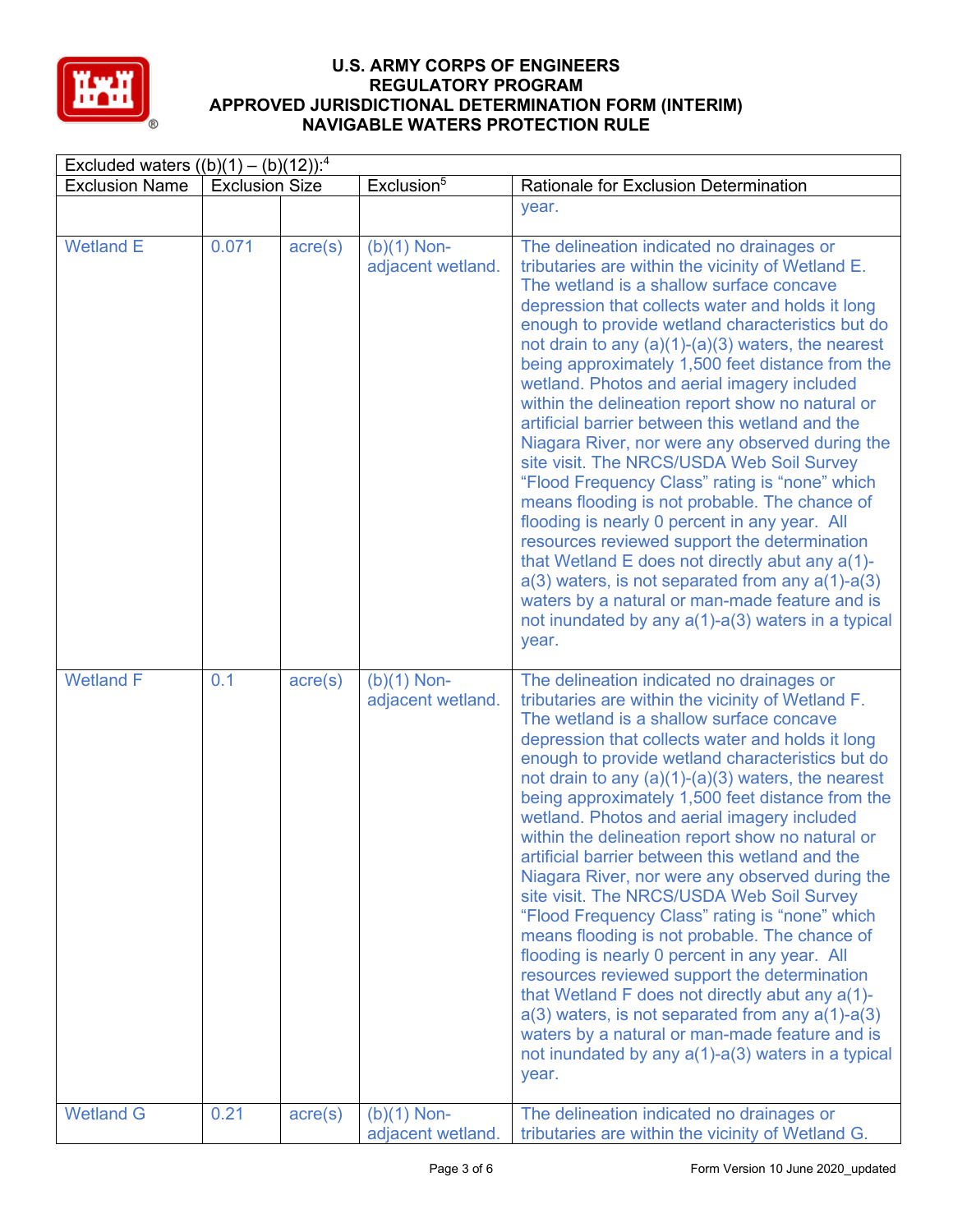

| Excluded waters $((b)(1) - (b)(12))$ : <sup>4</sup> |                       |                  |                                    |                                                                                                                                                                                                                                                                                                                                                                                                                                                                                                                                                                                                                                                                                                                                                                                                                                                                                                                                                                                                                                                            |  |
|-----------------------------------------------------|-----------------------|------------------|------------------------------------|------------------------------------------------------------------------------------------------------------------------------------------------------------------------------------------------------------------------------------------------------------------------------------------------------------------------------------------------------------------------------------------------------------------------------------------------------------------------------------------------------------------------------------------------------------------------------------------------------------------------------------------------------------------------------------------------------------------------------------------------------------------------------------------------------------------------------------------------------------------------------------------------------------------------------------------------------------------------------------------------------------------------------------------------------------|--|
| <b>Exclusion Name</b>                               | <b>Exclusion Size</b> |                  | Exclusion <sup>5</sup>             | Rationale for Exclusion Determination                                                                                                                                                                                                                                                                                                                                                                                                                                                                                                                                                                                                                                                                                                                                                                                                                                                                                                                                                                                                                      |  |
|                                                     |                       |                  |                                    | The wetland is a shallow surface concave<br>depression that collects water and holds it long<br>enough to provide wetland characteristics but do<br>not drain to any $(a)(1)-(a)(3)$ waters, the nearest<br>being approximately 1,500 feet distance from the<br>wetland. Photos and aerial imagery included<br>within the delineation report show no natural or<br>artificial barrier between this wetland and the<br>Niagara River, nor were any observed during the<br>site visit. The NRCS/USDA Web Soil Survey<br>"Flood Frequency Class" rating is "none" which<br>means flooding is not probable. The chance of<br>flooding is nearly 0 percent in any year. All<br>resources reviewed support the determination<br>that Wetland G does not directly abut any a(1)-<br>$a(3)$ waters, is not separated from any $a(1)$ -a(3)<br>waters by a natural or man-made feature and is<br>not inundated by any $a(1)$ - $a(3)$ waters in a typical<br>year.                                                                                                  |  |
| <b>Wetland Ga</b>                                   | 0.884                 | $\text{acre}(s)$ | $(b)(1)$ Non-<br>adjacent wetland. | The delineation indicated no drainages or<br>tributaries are within the vicinity of Wetland Ga.<br>The wetland is a shallow surface concave<br>depression that collects water and holds it long<br>enough to provide wetland characteristics but do<br>not drain to any $(a)(1)-(a)(3)$ waters, the nearest<br>being approximately 1,500 feet distance from the<br>wetland. Photos and aerial imagery included<br>within the delineation report show no natural or<br>artificial barrier between this wetland and the<br>Niagara River, nor were any observed during the<br>site visit. The NRCS/USDA Web Soil Survey<br>"Flood Frequency Class" rating is "none" which<br>means flooding is not probable. The chance of<br>flooding is nearly 0 percent in any year. All<br>resources reviewed support the determination<br>that Wetland Ga does not directly abut any a(1)-<br>$a(3)$ waters, is not separated from any $a(1)$ - $a(3)$<br>waters by a natural or man-made feature and is<br>not inundated by any a(1)-a(3) waters in a typical<br>year. |  |
| <b>Wetland H</b>                                    | 0.205                 | $\text{acre}(s)$ | $(b)(1)$ Non-<br>adjacent wetland. | The delineation indicated no drainages or<br>tributaries are within the vicinity of Wetland H.<br>The wetland is a shallow surface concave<br>depression that collects water and holds it long<br>enough to provide wetland characteristics but do<br>not drain to any $(a)(1)-(a)(3)$ waters, the nearest                                                                                                                                                                                                                                                                                                                                                                                                                                                                                                                                                                                                                                                                                                                                                 |  |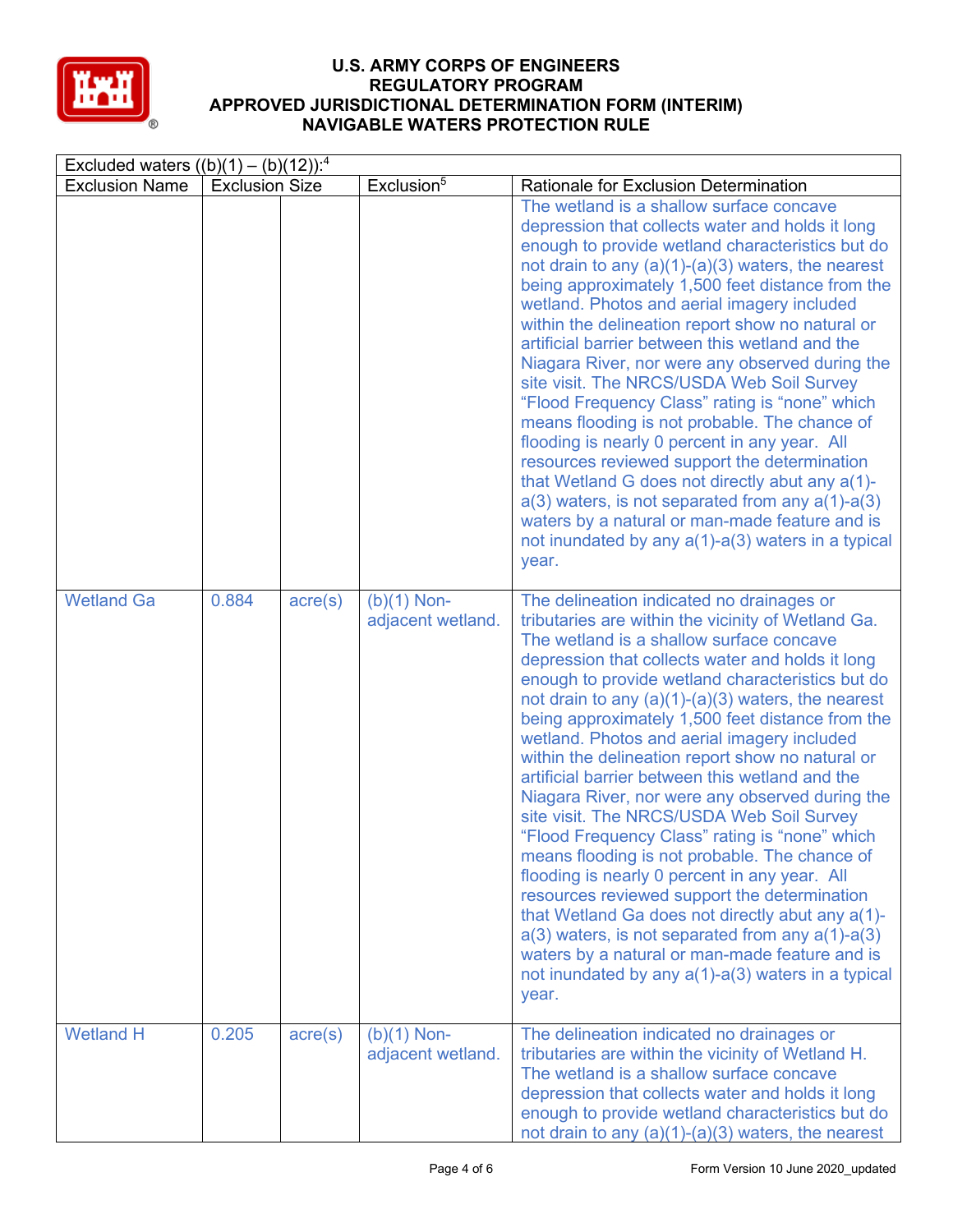

| Excluded waters $((b)(1) - (b)(12))$ : <sup>4</sup> |                       |                  |                                    |                                                                                                                                                                                                                                                                                                                                                                                                                                                                                                                                                                                                                                                                                                                                                                                                                                                                                                                                                                                                                                                       |
|-----------------------------------------------------|-----------------------|------------------|------------------------------------|-------------------------------------------------------------------------------------------------------------------------------------------------------------------------------------------------------------------------------------------------------------------------------------------------------------------------------------------------------------------------------------------------------------------------------------------------------------------------------------------------------------------------------------------------------------------------------------------------------------------------------------------------------------------------------------------------------------------------------------------------------------------------------------------------------------------------------------------------------------------------------------------------------------------------------------------------------------------------------------------------------------------------------------------------------|
| <b>Exclusion Name</b>                               | <b>Exclusion Size</b> |                  | Exclusion <sup>5</sup>             | Rationale for Exclusion Determination                                                                                                                                                                                                                                                                                                                                                                                                                                                                                                                                                                                                                                                                                                                                                                                                                                                                                                                                                                                                                 |
|                                                     |                       |                  |                                    | being approximately 1,500 feet distance from the<br>wetland. Photos and aerial imagery included<br>within the delineation report show no natural or<br>artificial barrier between this wetland and the<br>Niagara River, nor were any observed during the<br>site visit. The NRCS/USDA Web Soil Survey<br>"Flood Frequency Class" rating is "none" which<br>means flooding is not probable. The chance of<br>flooding is nearly 0 percent in any year. All<br>resources reviewed support the determination<br>that Wetland H does not directly abut any a(1)-<br>$a(3)$ waters, is not separated from any $a(1)$ -a(3)<br>waters by a natural or man-made feature and is<br>not inundated by any a(1)-a(3) waters in a typical<br>year.                                                                                                                                                                                                                                                                                                               |
| <b>Wetland I</b>                                    | 0.299                 | $\text{acre}(s)$ | $(b)(1)$ Non-<br>adjacent wetland. | The delineation indicated no drainages or<br>tributaries are within the vicinity of Wetland I.<br>The wetland is a shallow surface concave<br>depression that collects water and holds it long<br>enough to provide wetland characteristics but do<br>not drain to any $(a)(1)-(a)(3)$ waters, the nearest<br>being approximately 1,500 feet distance from the<br>wetland. Photos and aerial imagery included<br>within the delineation report show no natural or<br>artificial barrier between this wetland and the<br>Niagara River, nor were any observed during the<br>site visit. The NRCS/USDA Web Soil Survey<br>"Flood Frequency Class" rating is "none" which<br>means flooding is not probable. The chance of<br>flooding is nearly 0 percent in any year. All<br>resources reviewed support the determination<br>that Wetland I does not directly abut any a(1)-<br>$a(3)$ waters, is not separated from any $a(1)$ -a(3)<br>waters by a natural or man-made feature and is<br>not inundated by any a(1)-a(3) waters in a typical<br>year. |

# **III. SUPPORTING INFORMATION**

**A. Select/enter all resources** that were used to aid in this determination and attach data/maps to this document and/or references/citations in the administrative record, as appropriate.

 $\boxtimes$  Information submitted by, or on behalf of, the applicant/consultant: Wetland Delineation Report, submitted in 2018

This information is sufficient for purposes of this AJD.

Rationale: The wetland delineation was conducted and submitted with accurate and complete data sheets, photographs, NWI and NYSDEC maps, web soil survey and other supporting information.